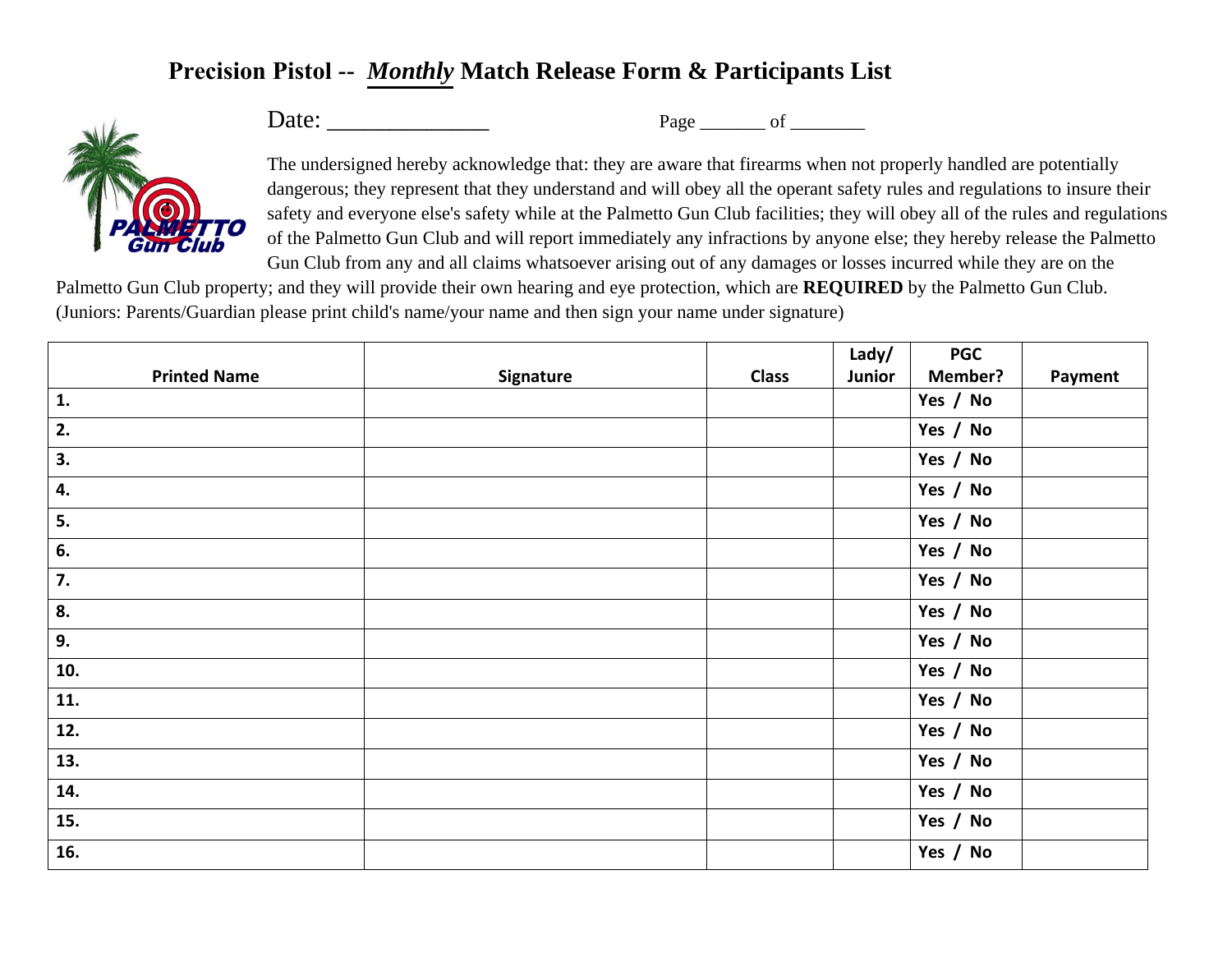## **Precision Pistol --** *Monthly* **Match Release Form & Participants List**



Date: \_\_\_\_\_\_\_\_\_\_\_\_\_ Page \_\_\_\_\_ of \_\_\_\_\_

The undersigned hereby acknowledge that: they are aware that firearms when not properly handled are potentially dangerous; they represent that they understand and will obey all the operant safety rules and regulations to insure their safety and everyone else's safety while at the Palmetto Gun Club facilities; they will obey all of the rules and regulations of the Palmetto Gun Club and will report immediately any infractions by anyone else; they hereby release the Palmetto Gun Club from any and all claims whatsoever arising out of any damages or losses incurred while they are on the

Palmetto Gun Club property; and they will provide their own hearing and eye protection, which are **REQUIRED** by the Palmetto Gun Club. (Juniors: Parents/Guardian please print child's name/your name and then sign your name under signature)

|                     |           |              | Lady/  | <b>PGC</b>     |         |
|---------------------|-----------|--------------|--------|----------------|---------|
| <b>Printed Name</b> | Signature | <b>Class</b> | Junior | <b>Member?</b> | Payment |
| 17.                 |           |              |        | Yes / No       |         |
| 18.                 |           |              |        | Yes / No       |         |
| 19.                 |           |              |        | Yes / No       |         |
| 20.                 |           |              |        | Yes / No       |         |
| 21.                 |           |              |        | Yes / No       |         |
| 22.                 |           |              |        | Yes / No       |         |
| 23.                 |           |              |        | Yes / No       |         |
| 24.                 |           |              |        | Yes / No       |         |
| 25.                 |           |              |        | Yes / No       |         |
| 26.                 |           |              |        | Yes / No       |         |
| 27.                 |           |              |        | Yes / No       |         |
| 28.                 |           |              |        | Yes / No       |         |
| 29.                 |           |              |        | Yes / No       |         |
| 30.                 |           |              |        | Yes / No       |         |
| 31.                 |           |              |        | Yes / No       |         |
| 32.                 |           |              |        | Yes / No       |         |